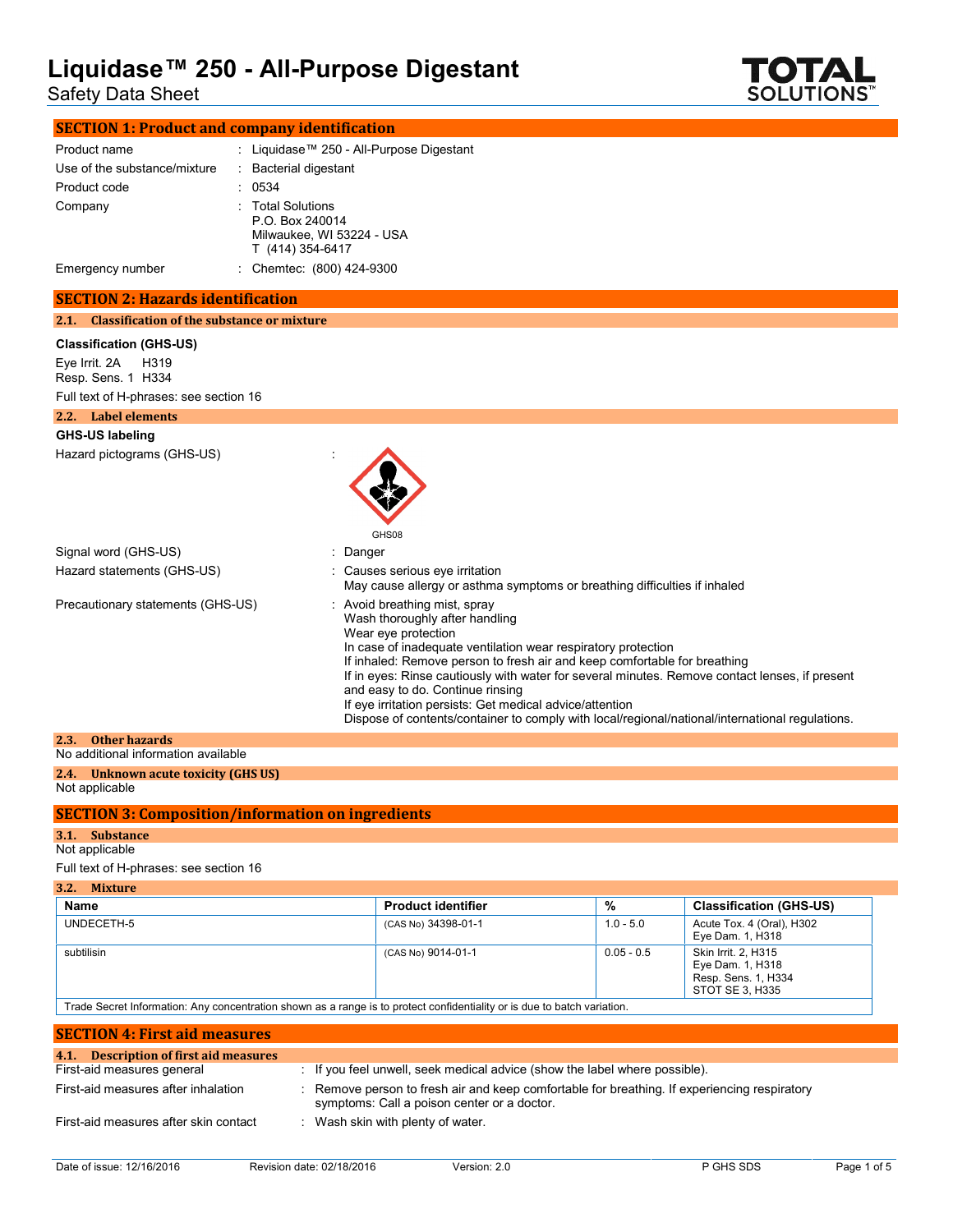### Safety Data Sheet

| First-aid measures after eye contact                                                         |                                    | : Rinse cautiously with water for several minutes. Remove contact lenses, if present and easy to do.<br>Continue rinsing. If eye irritation persists: Get medical advice/attention. |
|----------------------------------------------------------------------------------------------|------------------------------------|-------------------------------------------------------------------------------------------------------------------------------------------------------------------------------------|
| First-aid measures after ingestion                                                           |                                    | : Rinse mouth with water. Do NOT induce vomiting.                                                                                                                                   |
| Most important symptoms and effects, both acute and delayed<br>4.2.<br>Symptoms/injuries     |                                    |                                                                                                                                                                                     |
| Symptoms/injuries after inhalation                                                           |                                    | : Not expected to present a significant hazard under anticipated conditions of normal use.<br>: May cause allergy or asthma symptoms or breathing difficulties if inhaled.          |
| Symptoms/injuries after skin contact                                                         |                                    | Contact during a long period may cause light irritation.                                                                                                                            |
| Symptoms/injuries after eye contact                                                          |                                    | Causes serious eye irritation.                                                                                                                                                      |
| Symptoms/injuries after ingestion                                                            |                                    | Gastrointestinal complaints.                                                                                                                                                        |
|                                                                                              |                                    | 4.3. Indication of any immediate medical attention and special treatment needed                                                                                                     |
| Treat symptomatically.                                                                       |                                    |                                                                                                                                                                                     |
| <b>SECTION 5: Firefighting measures</b>                                                      |                                    |                                                                                                                                                                                     |
| 5.1. Extinguishing media                                                                     |                                    |                                                                                                                                                                                     |
| Suitable extinguishing media                                                                 |                                    | : All extinguishing media allowed.                                                                                                                                                  |
| Special hazards arising from the substance or mixture<br>5.2.<br>Reactivity                  |                                    | : Thermal decomposition may produce : carbon oxides (CO and CO2).                                                                                                                   |
|                                                                                              |                                    |                                                                                                                                                                                     |
| 5.3. Advice for firefighters<br>Firefighting instructions                                    |                                    | : Exercise caution when fighting any chemical fire. Use water spray or fog for cooling exposed                                                                                      |
|                                                                                              |                                    | containers. Take account of environmentally hazardous firefighting water.                                                                                                           |
| Protection during firefighting                                                               |                                    | : Do not enter fire area without proper protective equipment, including respiratory protection.                                                                                     |
|                                                                                              |                                    |                                                                                                                                                                                     |
| <b>SECTION 6: Accidental release measures</b>                                                |                                    |                                                                                                                                                                                     |
| 6.1. Personal precautions, protective equipment and emergency procedures<br>General measures |                                    | : Isolate from fire, if possible, without unnecessary risk.                                                                                                                         |
|                                                                                              |                                    |                                                                                                                                                                                     |
| 6.1.1. For non-emergency personnel                                                           |                                    |                                                                                                                                                                                     |
| Protective equipment                                                                         |                                    | : Protective goggles. Gloves. Protective clothing.                                                                                                                                  |
| Emergency procedures                                                                         |                                    | Evacuate unnecessary personnel. Avoid contact with skin, eyes and clothing. Ventilate spillage area.                                                                                |
| 6.1.2. For emergency responders                                                              |                                    |                                                                                                                                                                                     |
| Protective equipment                                                                         |                                    | Use personal protective equipment as required.                                                                                                                                      |
| Emergency procedures                                                                         |                                    | Stop leak if safe to do so. Stop release. Ventilate area.                                                                                                                           |
| <b>Environmental precautions</b><br>6.2.                                                     |                                    |                                                                                                                                                                                     |
| Avoid release to the environment. Prevent entry to sewers and public waters.                 |                                    |                                                                                                                                                                                     |
| Methods and material for containment and cleaning up<br>6.3.                                 |                                    |                                                                                                                                                                                     |
| For containment                                                                              |                                    | : Contain released substance, pump into suitable containers.                                                                                                                        |
| Methods for cleaning up                                                                      |                                    | : This material and its container must be disposed of in a safe way, and as per local legislation.                                                                                  |
| 6.4. Reference to other sections                                                             |                                    |                                                                                                                                                                                     |
| No additional information available                                                          |                                    |                                                                                                                                                                                     |
| <b>SECTION 7: Handling and storage</b>                                                       |                                    |                                                                                                                                                                                     |
| 7.1. Precautions for safe handling<br>Precautions for safe handling                          |                                    |                                                                                                                                                                                     |
| Hygiene measures                                                                             |                                    | : Keep container tightly closed.<br>Wash thoroughly after handling. Wash contaminated clothing before reuse.                                                                        |
|                                                                                              |                                    |                                                                                                                                                                                     |
| 7.2. Conditions for safe storage, including any incompatibilities<br>Technical measures      |                                    | : Comply with applicable regulations.                                                                                                                                               |
| Storage conditions                                                                           |                                    | Keep container closed when not in use.                                                                                                                                              |
| Storage area                                                                                 |                                    | Meet the legal requirements. Store in a cool area.                                                                                                                                  |
| Special rules on packaging                                                                   |                                    | meet the legal requirements.                                                                                                                                                        |
|                                                                                              |                                    |                                                                                                                                                                                     |
| <b>SECTION 8: Exposure controls/personal protection</b>                                      |                                    |                                                                                                                                                                                     |
| 8.1. Control parameters                                                                      |                                    |                                                                                                                                                                                     |
| subtilisin (9014-01-1)                                                                       |                                    |                                                                                                                                                                                     |
| <b>ACGIH</b>                                                                                 | ACGIH Ceiling (mg/m <sup>3</sup> ) | $0.00006$ mg/m <sup>3</sup>                                                                                                                                                         |
| <b>Exposure controls</b><br>8.2.<br>Appropriate engineering controls                         |                                    | : Ensure good ventilation of the work station.                                                                                                                                      |

**TOTAL**<br>SOLUTIONS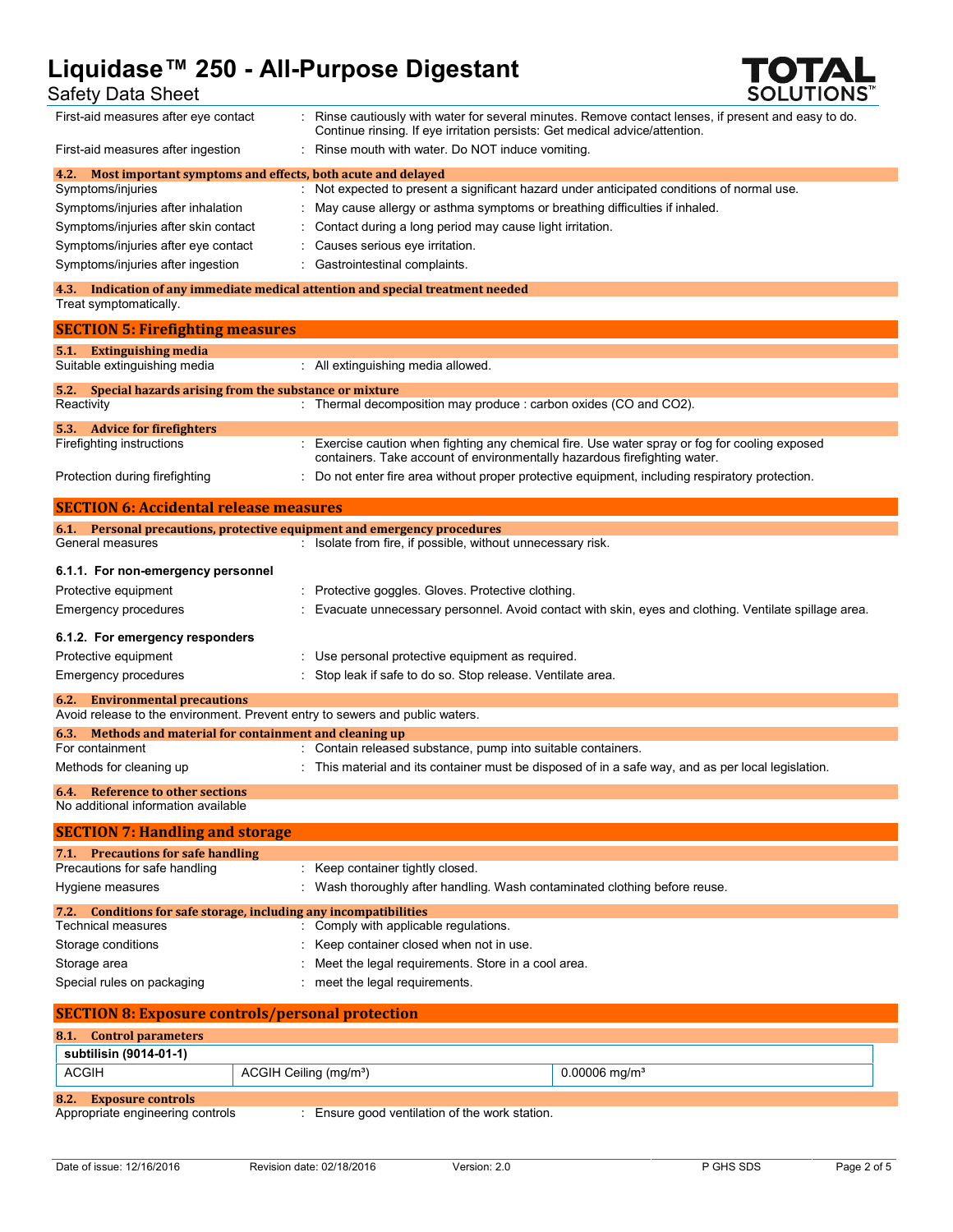Safety Data Sheet

Personal protective equipment : Use appropriate personal protective equipment when risk assessment indicates this is necessary. Gloves. Protective clothing. Safety glasses.

OTFAN **SOLUTIONS** 



| Information on basic physical and chemical properties<br>9.1.                       |                            |
|-------------------------------------------------------------------------------------|----------------------------|
| Physical state                                                                      | : Liquid                   |
| Appearance                                                                          | Hazy, orange-brown liquid. |
| Odor                                                                                | <b>Bland odor</b>          |
| Odor threshold                                                                      | No data available          |
| pH                                                                                  | $: 7 - 8$                  |
| Melting point                                                                       | No data available          |
| Freezing point                                                                      | No data available          |
| Boiling point                                                                       | No data available          |
| Flash point                                                                         | No data available          |
| Relative evaporation rate (butyl acetate=1)                                         | No data available          |
| Flammability (solid, gas)                                                           | No data available          |
| <b>Explosion limits</b>                                                             | No data available          |
| <b>Explosive properties</b>                                                         | No data available          |
| Oxidizing properties                                                                | No data available          |
| Vapor pressure                                                                      | No data available          |
| Relative density                                                                    | No data available          |
| Relative vapor density at 20 °C                                                     | No data available          |
| Specific gravity / density                                                          | : $1.01$ g/ml              |
| Solubility                                                                          | : Soluble in water.        |
| Log Pow                                                                             | No data available          |
| Log Kow                                                                             | No data available          |
| Auto-ignition temperature                                                           | No data available          |
| Decomposition temperature                                                           | No data available          |
| Viscosity                                                                           | No data available          |
| Viscosity, kinematic                                                                | No data available          |
| Viscosity, dynamic                                                                  | No data available          |
| VOC content                                                                         | $: 60.5\%$                 |
| <b>SECTION 10: Stability and reactivity</b>                                         |                            |
| 10.1. Reactivity<br>Thermal decomposition may produce : carbon oxides (CO and CO2). |                            |
|                                                                                     |                            |
| 10.2. Chemical stability<br>No additional information available                     |                            |

No additional information available **10.6. Hazardous decomposition products** Under normal conditions of storage and use, hazardous decomposition products should not be produced. **SECTION 11: Toxicological information 11.1. Information on toxicological effects** Acute toxicity in the contract of the classified in the classified in the classified in the classified in the classified in the classified in the classified in the classified in the classified in the classified in the clas **UNDECETH-5 (34398-01-1)** LD50 oral rat  $\vert$  > 1400 mg/kg

No additional information available **10.4. Conditions to avoid** No additional information available **10.5. Incompatible materials**

Date of issue: 12/16/2016 Revision date: 02/18/2016 Version: 2.0 P GHS SDS Page 3 of 5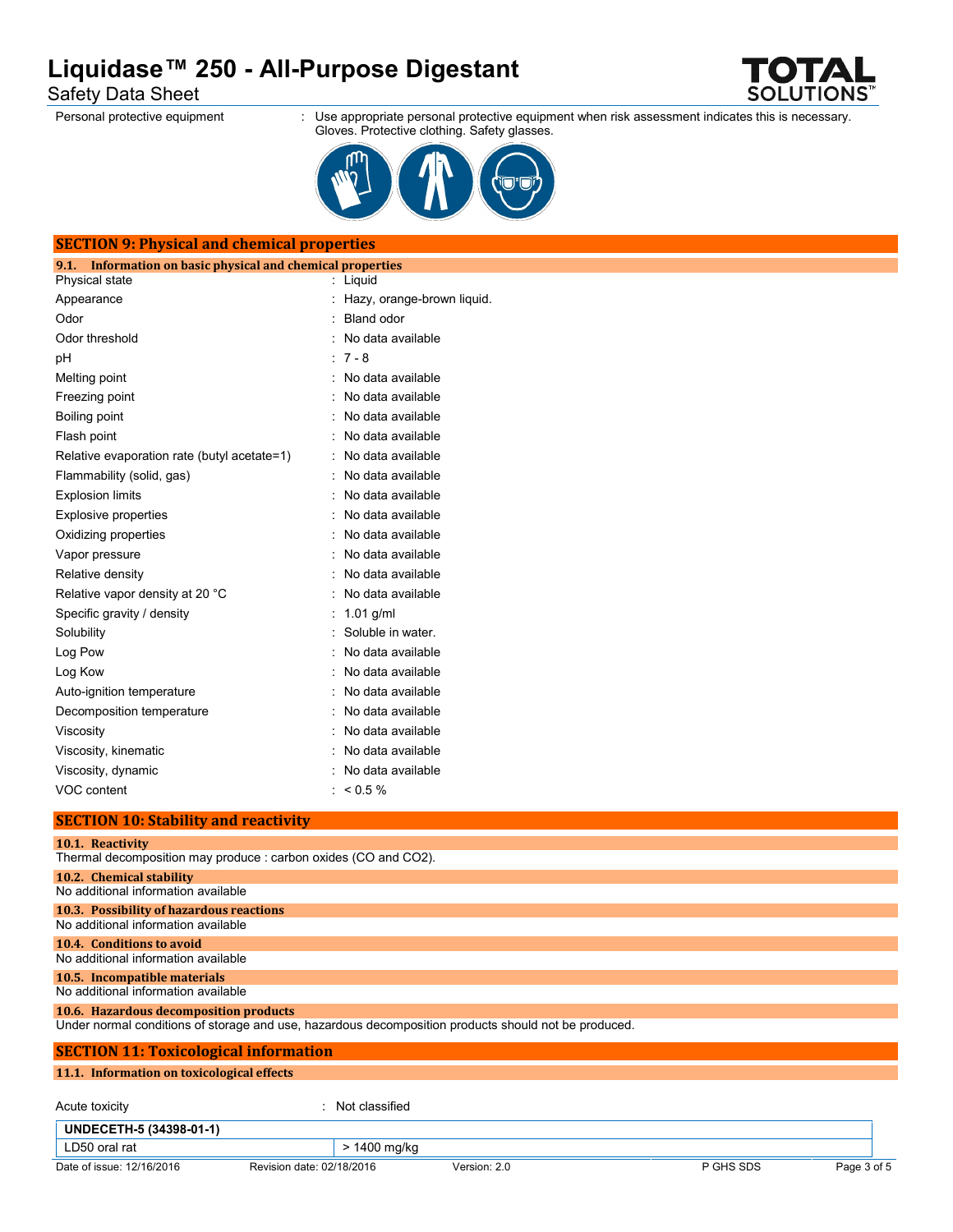

### Safety Data Sheet

| Skin corrosion/irritation                             | : Not classified                                                             |
|-------------------------------------------------------|------------------------------------------------------------------------------|
|                                                       | $pH: 7 - 8$                                                                  |
| Serious eye damage/irritation                         | : Causes serious eye irritation.                                             |
|                                                       | $pH: 7 - 8$                                                                  |
| Respiratory or skin sensitization                     | : May cause allergy or asthma symptoms or breathing difficulties if inhaled. |
| Germ cell mutagenicity                                | : Not classified                                                             |
| Carcinogenicity                                       | : Not classified                                                             |
| Reproductive toxicity                                 | : Not classified                                                             |
| Specific target organ toxicity (single exposure)      | Not classified                                                               |
| Specific target organ toxicity (repeated<br>exposure) | : Not classified                                                             |
| Aspiration hazard                                     | : Not classified                                                             |
| Symptoms/injuries after inhalation                    | : May cause allergy or asthma symptoms or breathing difficulties if inhaled. |
| Symptoms/injuries after skin contact                  | : Contact during a long period may cause light irritation.                   |
| Symptoms/injuries after eye contact                   | : Causes serious eye irritation.                                             |
| Symptoms/injuries after ingestion                     | Gastrointestinal complaints.                                                 |

| <b>SECTION 12: Ecological information</b> |             |  |
|-------------------------------------------|-------------|--|
| 12.1. Toxicity                            |             |  |
| UNDECETH-5 (34398-01-1)                   |             |  |
| LC50 fish 1                               | $< 10$ mg/l |  |
| EC50 Daphnia 1                            | $< 10$ mg/l |  |
| ErC50 (algae)                             | $< 10$ mg/l |  |
| 12.2. Persistence and degradability       |             |  |

#### No additional information available

#### **12.3. Bioaccumulative potential**

No additional information available

#### **SECTION 13: Disposal considerations**

**13.1. Waste treatment methods**

: Dispose in a safe manner in accordance with local/national regulations.

### **SECTION 14: Transport information**

#### **Department of Transportation (DOT)**

| In accordance with DOT:             | Not regulated for transport               |
|-------------------------------------|-------------------------------------------|
| <b>Additional information</b>       |                                           |
| Other information                   | : No supplementary information available. |
| <b>ADR</b>                          |                                           |
| No additional information available |                                           |
| <b>Transport by sea</b>             |                                           |
| No additional information available |                                           |
| Air transport                       |                                           |

No additional information available

#### **SECTION 15: Regulatory information**

All components of this product are listed, or excluded from listing, on the United States Environmental Protection Agency Toxic Substances Control Act (TSCA) inventory

This product or mixture does not contain a toxic chemical or chemicals in excess of the applicable de minimis concentration as specified in 40 CFR §372.38(a) subject to the reporting requirements of section 313 of Title III of the Superfund Amendments and Reauthorization Act of 1986 and 40 CFR Part 372.

| UNDECETH-5 (34398-01-1)             |                                 |
|-------------------------------------|---------------------------------|
|                                     |                                 |
| SARA Section 311/312 Hazard Classes | Immediate (acute) health hazard |

California Proposition 65 - This product does not contain substances known to the state of California to cause cancer and/or reproductive toxicity